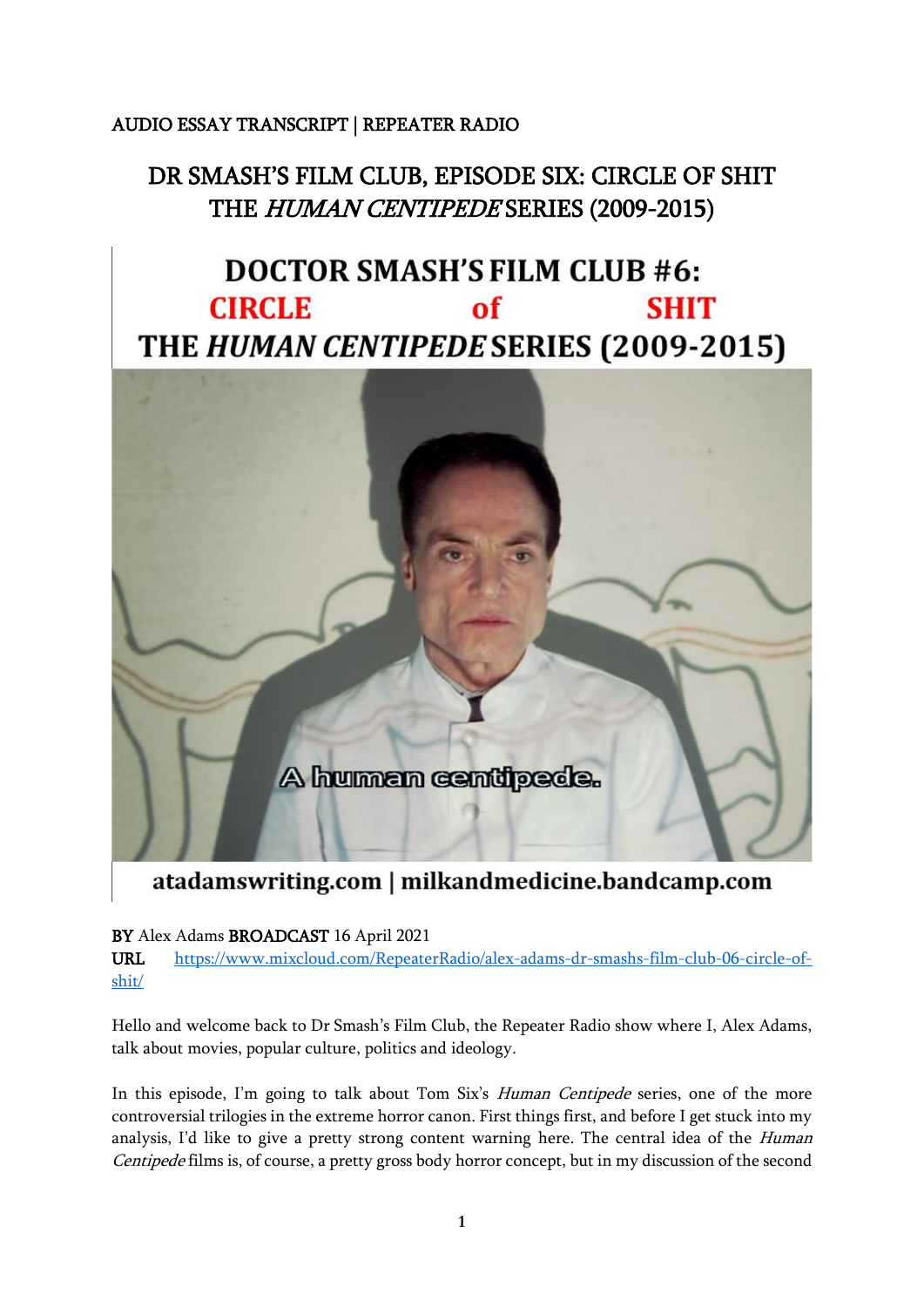film particularly I'm going to be talking about the explicit representation of sadistic sexual violence, so if that's particularly upsetting or triggering to you then I'd advise avoiding this episode.

Part of my task in Dr Smash's Film Club has been to investigate and comment on the politics of cultural production, in particular the politics of extreme or controversial cultural forms. This episode serves as a kind of summary to the arguments I've made so far, because in it I'm going to talk about the politics of provocation, pop culture punitivity, the relationship between text and audience, and the ethics of filmed violence.

> A Siamese triplet connected via the gastric system. Ingestion by A, passing through B, for the excretion of C. A human centipede. The Human Centipede (First Sequence)

So, to begin with, here's an explainer on the Human Centipede films, which were released in 2009, 2011, and 2015 respectively. The centipede of the title is a chain of human victims connected mouth to anus. In the first film, a mad scientist connects three victims in his basement laboratory, in the second, a sadist connects twelve victims in a grimy warehouse, and the third film features a human centipede five hundred victims long constructed by depraved prison authorities. So the central idea, which is riffed upon in various ways throughout the trilogy, is that of a gruesomely and sexually humiliating form of punishment and torture.

The Dutch director of the films, Tom Six, has claimed that the inspiration for this body horror spectacle was a gross-out joke about punishing paedophiles.

> It all started with a very sick joke I always made when I was watching, with friends, television and we saw a child molester on. I said they should stitch his mouth to the ass of a very fat truck driver, that would be a good punishment for him. And everybody says, 'Oh, that's so horrible and disgusting.' And I kept thinking about that idea and I thought that's a great basic idea for a horror film. Because it's so universal, being attached to an asshole is – everybody understands the horror. $1$

It's interesting that the films have a cruel joke at their origin, naturally, but it's also interesting that the films have their origin in conversational, everyday bourgeois punitivity. Fundamentally it is rooted in what Foucault calls in *Discipline and Punish* (1975) 'the spectacle of the scaffold,' the desire not only to watch violence but to enjoy it, to laugh along with the humiliation and degradation.

The first film, featuring a mad scientist figure who captures tourists and surgically connects them into a centipede, is formally a fairly conventional piece of horror cinema. It has a restrained and aesthetically accomplished look, and it relies on several stock characters and situations common to horror cinema, such as the mad scientist, the basement torture dungeon, and the two beautiful girls caught in the forest at night. Things get more interesting, however, with the second film, which is not a direct sequel in the usual sense. Despite the human centipede entering the popular imaginary as a provocative meme, and although the film garnered a certain amount of notoriety due to the scatological nature of the concept, many genre fans found the first film underwhelming in terms of

<sup>&</sup>lt;sup>1</sup> Interview with Tom Six on *The Human Centipede* DVD.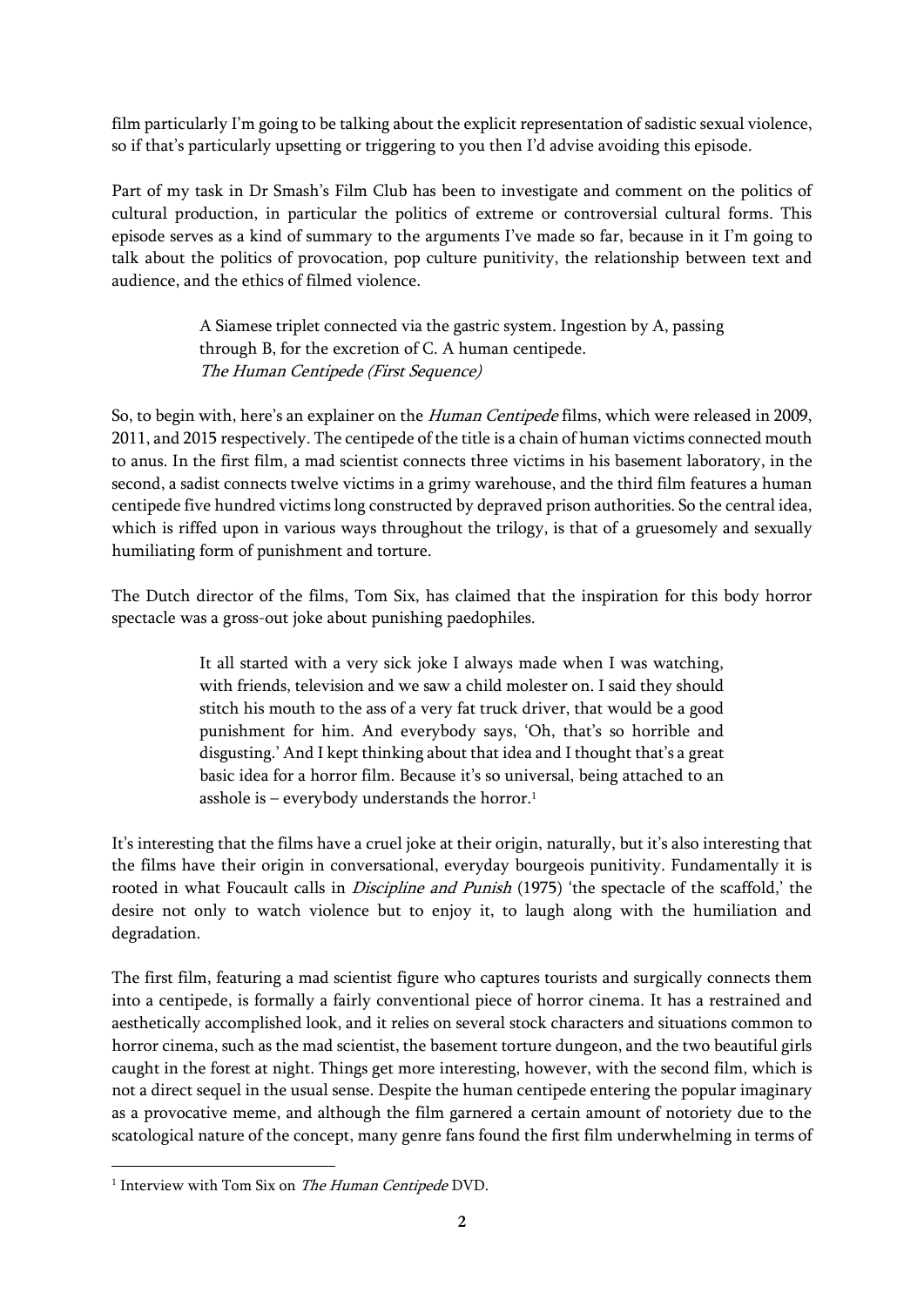the amount of gore and violence on display. For a film that had been positioned by industry hype as the last word in nasty, violent, sexually charged, body horror exploitation cinema, many fans felt that it was disappointingly tame, and they wasted no time saying so online.



When making the second Human Centipede, then, Tom Six deliberately made it as unrestrainedly unpleasant as possible, reportedly approaching his production team with a list of set pieces that he wanted to include, despite knowing that they would inevitably end in licensing bodies such as the BBFC and MPAA cutting or restricting the film. In due course, the film was cut and restricted. The BBFC refused the film a certificate at first, and they eventually passed it as an 18 certificate after significant cuts. As a result, the movie has attracted the reputation of being among the most disgusting or shocking or depraved movies ever made. Explicit violence aside, however, the major thematic element that made *Centipede 2* controversial was its engagement with the idea of copycat violence, as the events of the second film are shown as being directly inspired by repeat viewings of the first.

The third Centipede film is a very strange piece of work, and it extends the series' engagement with metacinematic parody even further. The two major actors from the first two films, Dieter Laser and Laurence R. Harvey, play prison wardens who identify the criminal justice potential of the human centipede by taking inspiration from the first two films. Based in the fictional George W. Bush prison, a nightmarish correctional facility with endemic violence and irresolvable problems of overcrowding, riot, and disobedience, *Centipede 3* is a bizarre prison drama overflowing with racism, torture, cannibalism, and sexual violence.

The films, then, are concerned with sexual humiliation and victimization, but as the sequence progresses, they engage more directly with ideas such as spectatorship, provocation, and, with a grim inevitability, censorship, offense, and political incorrectness. The first film was promoted as 100% medically accurate, the second as 100% medically inaccurate, and the third as 100% politically incorrect. More than just gross-out body horror, then, they are the thorough exploitation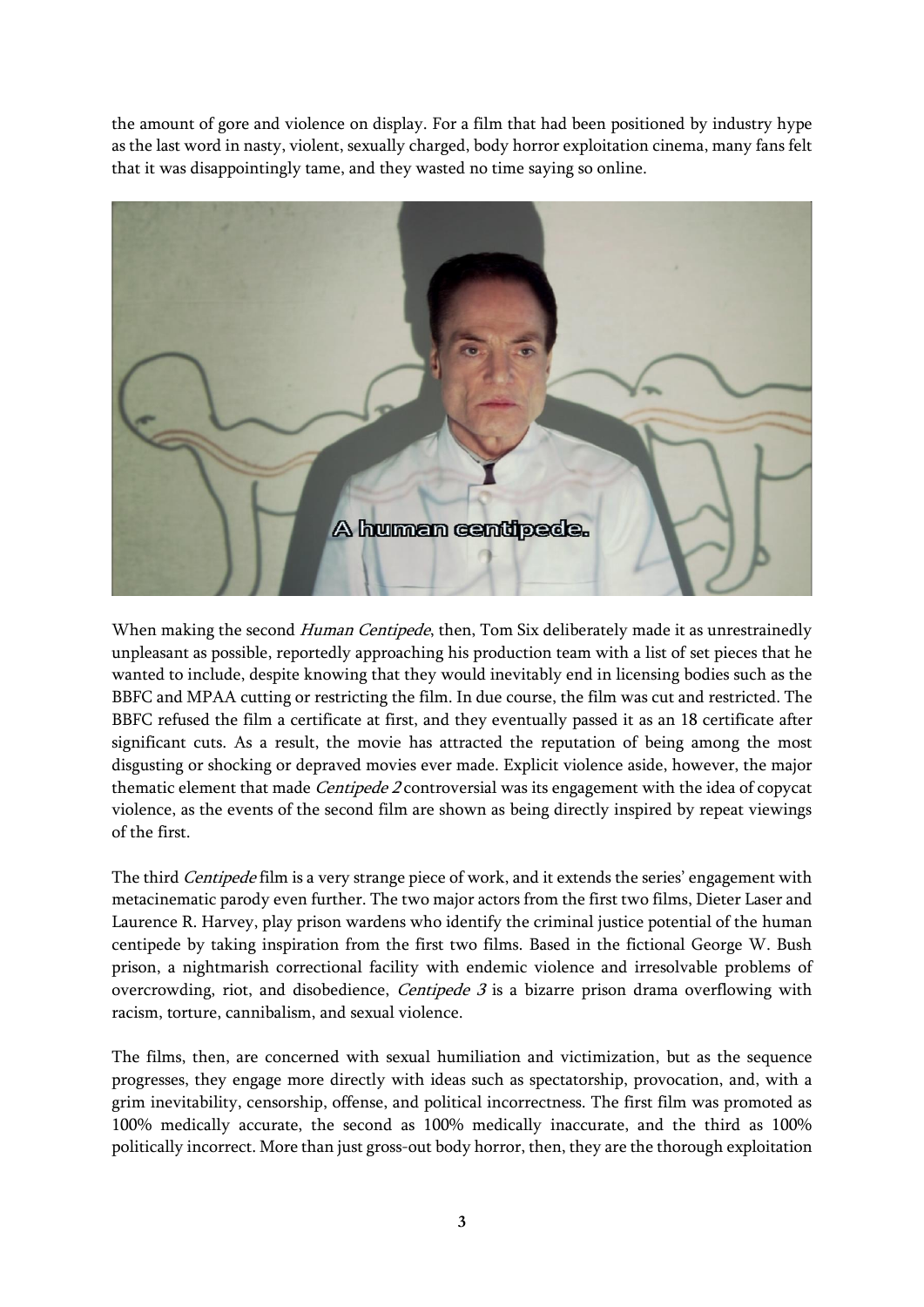of an idea grounded in punishment, voyeurism, spectacle, and the slippery relationship between text and audience.

One of my major tasks in Dr Smash's Film Club so far has been to locate films in their sociopolitical contexts and to identify any political work that they might be undertaking. The Human Centipede sequence is interesting because it engages this debate in a uniquely oblique and provocative way. Tom Six, the writer-director, has been lauded as a cerebral horror trailblazer and dismissed as a uniquely stupid troll in equal measure.

In Splatter Capital, a great little book published by Repeater in 2017, Mark Steven discusses the trilogy as a commentary on themes of economic circulation and the regurgitatory and exploitative nature of late capitalism. There is a lot to recommend this reading, as the centipede is, after all, a hugely suggestive metaphor. "It's the most horrible and horrifying story you can ever imagine. We're all in it, stitched together. Ass to mouth. Its name is capitalism, and it's choking to death on its own shit."<sup>2</sup> Tom Six has also remarked in an interview that he liked an audience member's interpretation of the first movie as being a sort of parable about swallowing politicians' bullshit.<sup>3</sup>

In some ways, then, the Centipede films fit into a broader trend of representing insect embodiment as a form of human humiliation. The Palestinian Centipede (2017), for example, by Lebanese novelist Issam Adel Hamad, uses the metaphor of 'insectization' to deal with themes of violence, dehumanization, and militarized colonialism during the 1975 Lebanese-Israeli war. It doesn't draw on Tom Six's films directly, but it shares the central metaphor of the transformation of humans into beasts, and exploits this in a range of interesting ways. More broadly, of course, modernist writers such as Franz Kafka and William Burroughs have used the metaphor of transformation and deformity as a way into themes of dehumanization, addiction, and neurosis.

People involved in the production of the films, however, don't really have that much that's interesting to say about them beyond Tom Six's stated goal to make films as objectionable as possible. Laurence R. Harvey, the star of *Centipede 2*, has remarked that he was influenced by Kristeva's writing on abjection and by Bakhtin's writing on the carnivalesque. <sup>4</sup> His interpretation of Kristeva, though, is disarmingly straightforward: abjection, which he defines as the internal becoming external, is the source of horror, he says, which is why he made the artistic performance choices to dribble, make snot bubbles, and to sweat a lot. This laughably literal reading of Kristeva's feminist psychoanalytic musings on horror, the maternal, and the body, in which pooing is horrible because it is something coming out of the body, is not really to be taken seriously. Likewise, effects artist Dan Martin has made the frankly stupid suggestion that the second Centipede film is a commentary on the potential consequences of the underfunding of mental health services.

Unsurprisingly, the films have their many critical detractors. Roger Ebert refused to award the first film any stars in his review, and rather hyperbolically remarked that it "occupies a world where [the stars don't shine.](https://www.rogerebert.com/reviews/the-human-centipede-2010)"<sup>5</sup> He condemned the second in even stronger terms, calling it "<u>reprehensible,</u>

<sup>&</sup>lt;sup>2</sup> Mark Steven, *Splatter Capital: The Political Economy of Gore Films* (Repeater, 2017), p. 156.

<sup>&</sup>lt;sup>3</sup> Interview with Tom Six on *The Human Centipede* DVD.

<sup>&</sup>lt;sup>4</sup> The Evolution of Horror Podcast: Mind and Body, Part 27: The Human Centipede 2. <https://www.evolutionofhorror.com/mind-body-pt-27-the-human-centipede-2>

<sup>&</sup>lt;sup>5</sup> Roger Ebert, 'Ew! I hate it when that happens! *The Human Centipede* review.' *Roger Ebert* website, 5/5/2010.<https://www.rogerebert.com/reviews/the-human-centipede-2010>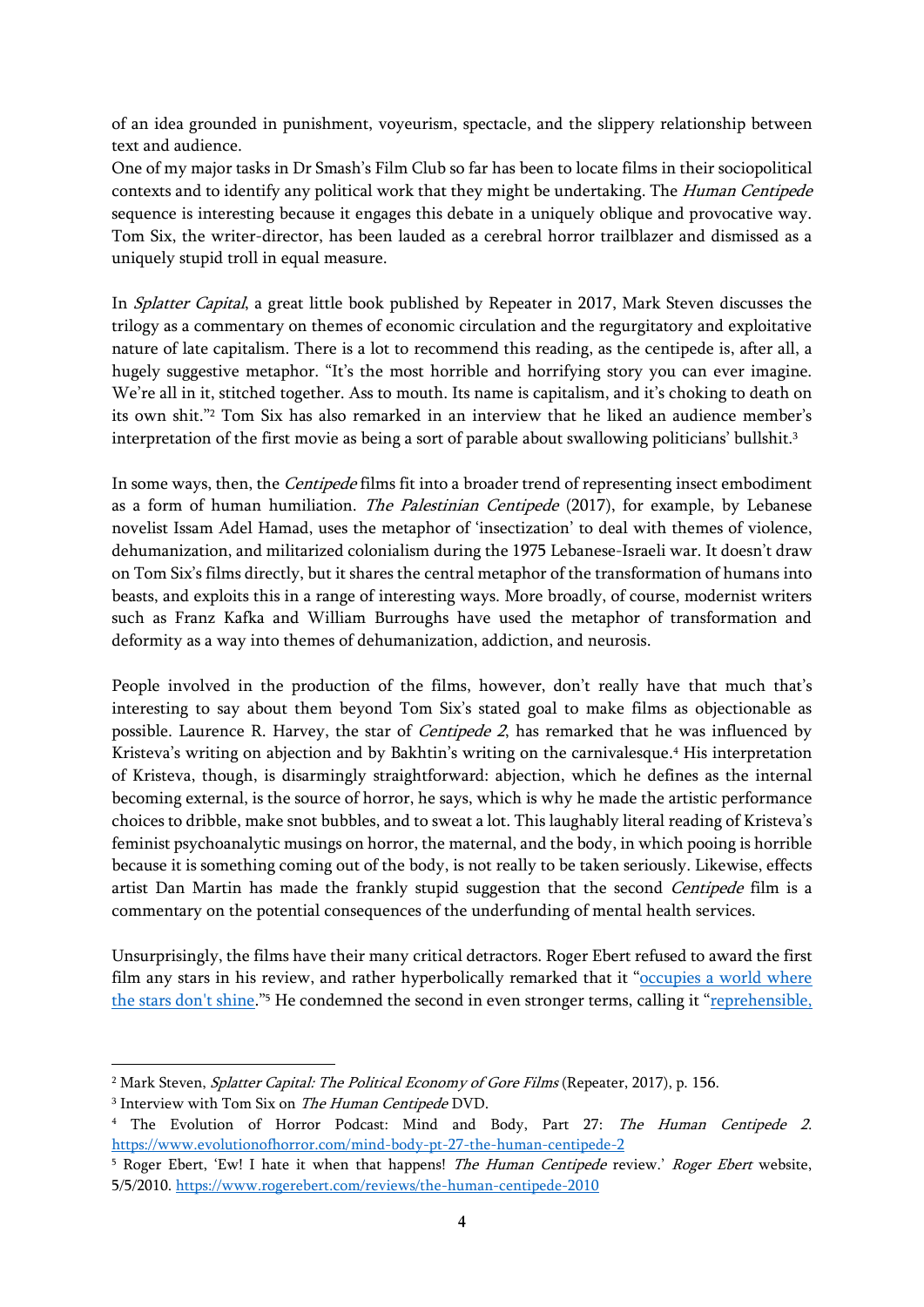[dismaying, ugly, artless and an affront to any notion, however remote, of human decency](https://www.rogerebert.com/reviews/the-human-centipede-2-full-sequence-2011)".<sup>6</sup> Ebert died in 2013, but one of the critics writing for his website called the third film charmless and boring, "[a cynical, and consistently unpleasant film with creators who try very, very hard to push as many](https://www.rogerebert.com/reviews/the-human-centipede-3-final-sequence-2015)  [of your buttons as they can](https://www.rogerebert.com/reviews/the-human-centipede-3-final-sequence-2015)".<sup>7</sup>

British BBC film critic Mark Kermode, too, was notable in his objection to the movies. He said he was no fan of the first film, and specifically called the second film "nasty" and "fetishized," saying that he was "[very, very, very unhappy about its leering sadism](https://www.youtube.com/watch?v=8VIE3zjwHnw)."

> No – I thought it was foul and didn't like it at all. I'm quite happy for it to be out there, I just thought it was loathsome and stupid and was, as I said, a little bit like wanting to vom. And then when it's finished you think, 'that's fine, I don't want to go there again.'<sup>8</sup>

He also objected to the "[smug repugnance](https://www.youtube.com/watch?v=9gAV76bkvZY)" of the third film.

Basically, it's torture porn that thinks that it's postmodern and intelligent, and in fact, it's just wretched.<sup>9</sup>

So much for the film's reception, which was predictably polarizing. But what, if anything, are these films doing, or trying to say? Tom Six has frequently cited directors like David Lynch and David Cronenberg as influences, saying that he is interested in disturbing imagery, suffering, the body as a site of potential horror, and extreme human experience. In particular, he has mentioned Pier Paolo Pasolini's adaptation of the Marquis de Sade's unfinished novel The 120 Days of Sodom, Salo, which relocates the action of Sade's novel to Mussolini's fascist Italy in the dying days of World War 2 in order to comment unambiguously on Italian fascism.

It's worth thinking about Salo for a moment. As a gay communist in post-war Italy, Pasolini's filmmaking practice was fiercely politically committed and fiercely moral, and Salo has always been read as a furious anti-fascist and anti-consumerist polemic. The film mirrors Dante's Inferno in its structure, with each act being named after a particular circle of Hell. In particular, the circle of shit, which has sustained representations of victims being forced to eat mountains of human excrement, is often read as a critique of fast food, consumerism, and the force-feeding of ideology under fascism and under capitalism. Even the BBFC, who took 25 years to pass it uncut with an 18 certificate, acknowledge that Salo is an intelligent film that "explores the idea that absolute power corrupts, [and is intended as a critique of both fascism and consumerism.](https://www.bbfc.co.uk/education/case-studies/salo-120-days-of-sodom)" 10

It's easy enough, then, to observe that Tom Six's work has nothing of the depth of Pasolini's. Pasolini was a poet, a journalist, a playwright, an essayist, and a radical intellectual whose cinematic

<sup>8</sup> Mark Kermode, 'The Human Centipede 2', 9/11/11. [https://www.youtube.com/watch?v=8VIE3zjwHnw.](https://www.youtube.com/watch?v=8VIE3zjwHnw)

<sup>&</sup>lt;sup>6</sup> Roger Ebert, 'An ugly, artless affront to human decency: The Human Centipede 2 review.' Roger Ebert website, 10/7/2011. <https://www.rogerebert.com/reviews/the-human-centipede-2-full-sequence-2011>

<sup>&</sup>lt;sup>7</sup> Simon Abrams, 'The Human Centipede III (Final Sequence)', *Roger Ebert* website, 22/5/2015. <https://www.rogerebert.com/reviews/the-human-centipede-3-final-sequence-2015>

<sup>&</sup>lt;sup>9</sup> Mark Kermode, 'The Human Centipede 3', 10/7/15. [https://www.youtube.com/watch?v=9gAV76bkvZY.](https://www.youtube.com/watch?v=9gAV76bkvZY) <sup>10</sup> BBFC, 'BBFC Case Study: Salo, or the 120 Days of Sodom: Case Study' <https://www.bbfc.co.uk/education/case-studies/salo-120-days-of-sodom>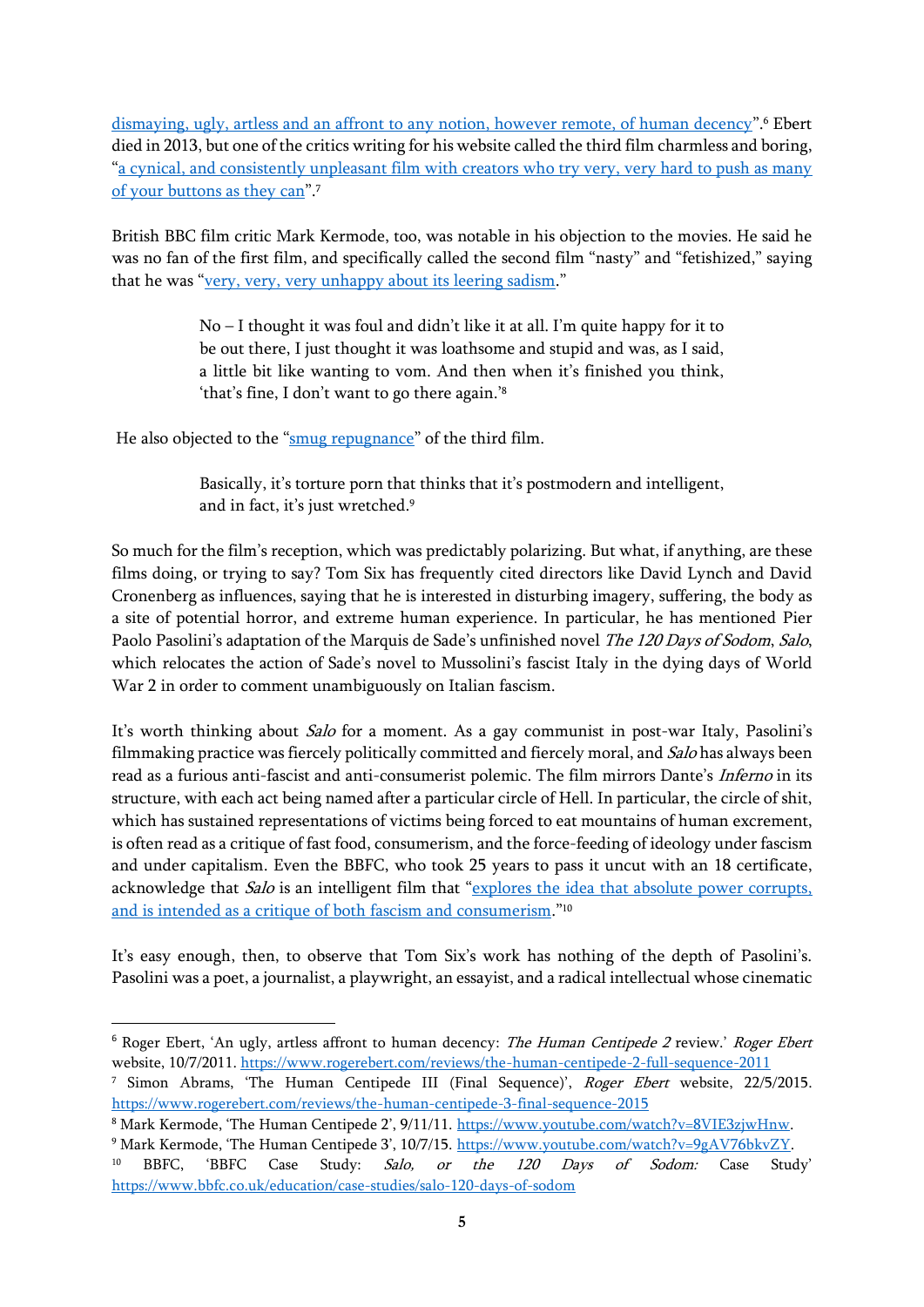work was intensely cerebral. His films engaged with a range of political themes, including forbidden love, mythology, the taboo, and the life of Christ, whereas Tom Six is only interested in sheer maximal provocation.

It's true that the closing moments of *Centipede 3* do articulate an anti-establishment critique of sorts. When the governor inspects the colossal prison centipede, he thinks it's a great idea.

> Gentlemen. This is exactly what America needs. This may even get me elected President. You've convinced me. It's genius. Don't change a goddamn thing. My pals in DC – they won't believe their nearsighted eyeballs.

The Human Centipede 3 (Final Sequence)



But there is something rote and insincere about this critique, which shows the people in power as the ultimate sickos. It's too easy, really, for Six to tack a scene like this on at the end of a two-hour film – indeed, a five-and-a-half-hour trilogy – which shows prisoners as violent, wild beasts and which spectacularizes sexual torture for laughs. But disparaging Tom Six, as enjoyable as it may be, doesn't really get us anywhere analytically.

To return to Salo, Pasolini's final work has become particularly famous in horror circles, and often serves as a rite of passage for extreme film fans. Pasolini's intent, in Salo, was to create an unwatchably horrible film in order to confront the political sensibilities of the bourgeoisie at the time, to hold a mirror up to the filthiness of fascist society, and to condemn the injustices in postwar Italy. Ever since its release and its almost immediate banning, however, the mission to create an unwatchable film has been taken as a one-upmanship challenge by provocateurs like Tom Six, who are not, let's be honest, interested in critiquing society.

> It's a film. The Human Centipede's a fucking film. The Human Centipede 2 (Full Sequence)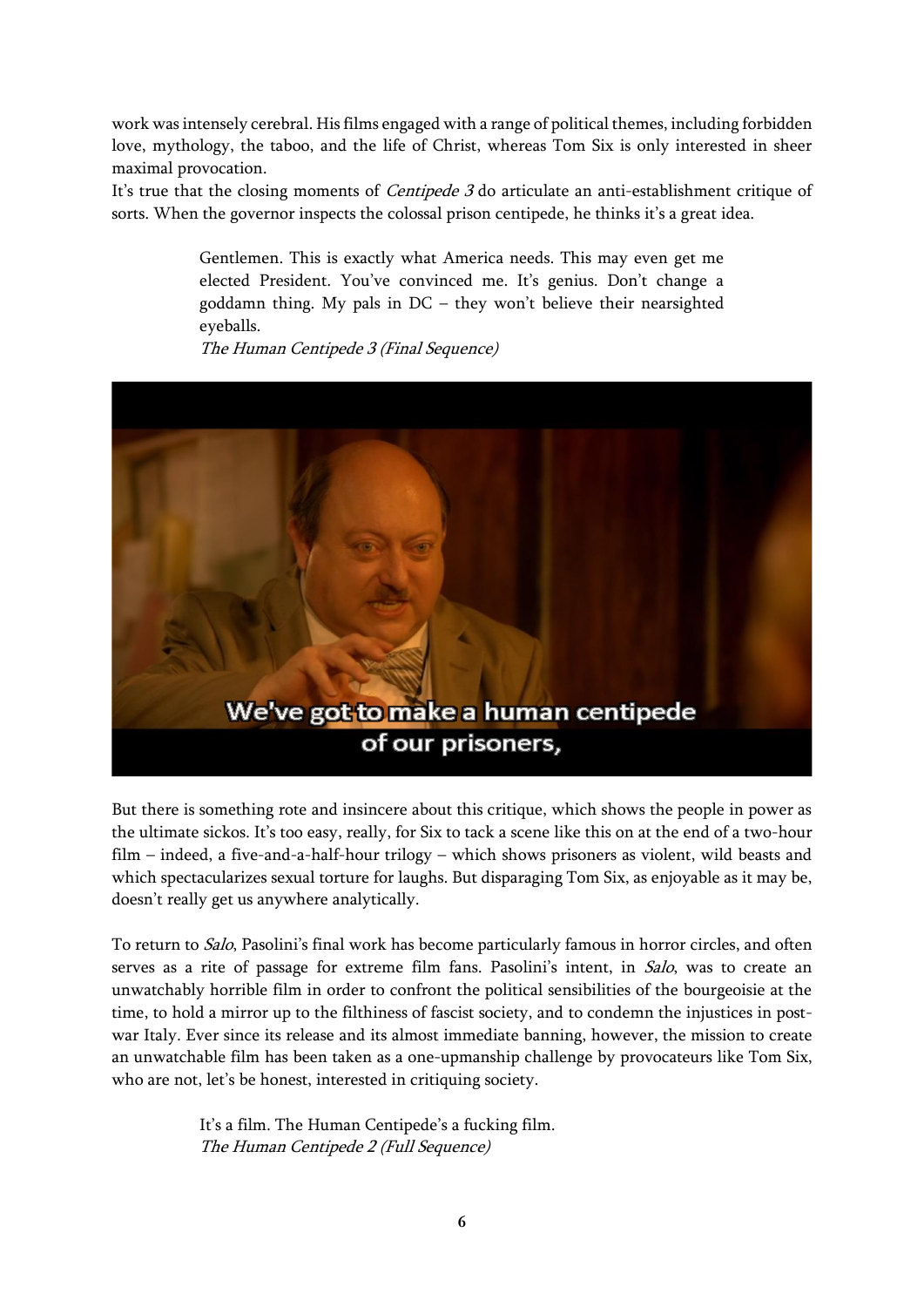I've talked about the Marquis de Sade a few times in Dr Smash's Film Club already. He is a particularly interesting reference point for debates about provocative material, mainly because his philosophical positions are deliberately and spectacularly offensive. He repeatedly defends rape, murder, despotic domination, torture, and so on, in utterly unambiguous terms throughout his famously misogynistic writings, writings which are often gruellingly repetitive in their didactic and direct and enthusiastic exposition of these ideas. The scholarly debate, however, has often focused on whether or not Sade actually means the obnoxious things he says or whether he is a satirist skewering the aristocratic depravity of pre-Revolutionary France. Certainly Pasolini's adaptation of his work, which quotes at length from essays on Sade by Roland Barthes and Pierre Klossowski, intends to redeploy Sade's rhetoric and style as a condemnation of fascist power.

It may not be quite clear that Tom Six really understands Pasolini's film, but his work does, interestingly, have something of Sade's slippery discourse about it. With Sade, it's impossible to tell whether he means it, and the same is true of Tom Six, whose approach to provocation and seriousness has the unfixable, sarcastic sensibility of a particularly mean-spirited shitposter. In Centipede 3, Six appears as a fictionalized version of himself, and when the two central characters inform him of their plans to recreate his human centipede for real, he explicitly says that he likes the idea.

The role of the spectator has long been a concern of extreme cinema. In Jörg Buttgereit's 1987 necrophilia shocker Nekromantik, for example, the protagonist goes to the cinema to watch a horror film in which a masked stalker salaciously murders a woman. Halfway through the movie, he walks out and commits a sex murder himself. We can easily read this section of Nekromantik as the dramatization of the moral panic idea that horror films directly inspire murder. Likewise, Tom Six has identified this sensitivity as particularly acute and repeatedly provokes it. At the same time as he insists that the films are just movies and that the condemnatory response to them is just professionally offended snowflakes being performatively oversensitive, he also explicitly shows the human centipede being re-enacted by, quote unquote, real people who have been inspired by Tom Six's films, and, to top it off, films himself saying that it is a great idea to do so.

*Centipede 2* is particularly provocative, and was the cause of a particularly well-publicized moral panic. It upped the game in terms of grotesque effects shots, many of which were created and filmed in the full knowledge that they would never be seen by audiences because they would be removed by regulatory bodies. This is effects artist Dan Martin talking about Tom Six's vision for the first sequel.

> Early on in the film, I said to Tom, 'Look, I don't want to do John out of work, but I feel like we're spending a lot of money on stuff you're never going to be able to use. Like, there's a checklist that the MPAA and the BBFC and whoever have as to what they will and won't let through, and you're basically just ticking off all the stuff that they don't allow. So you're not going to be able to use any of this. Like, you know, you're spending good money – and I'm enjoying making it – but you're spending good money making this stuff… would it not be better to have extra takes on the stuff we are going to be allowed, the stuff earlier in the film? We'll do other, extra stuff?' And he's like, 'No, well, that's the point. That's the whole point. Like everyone fucking got on me, on the internet, about the first movie, saying, Oh, it wasn't as extreme as we thought it was,' like, all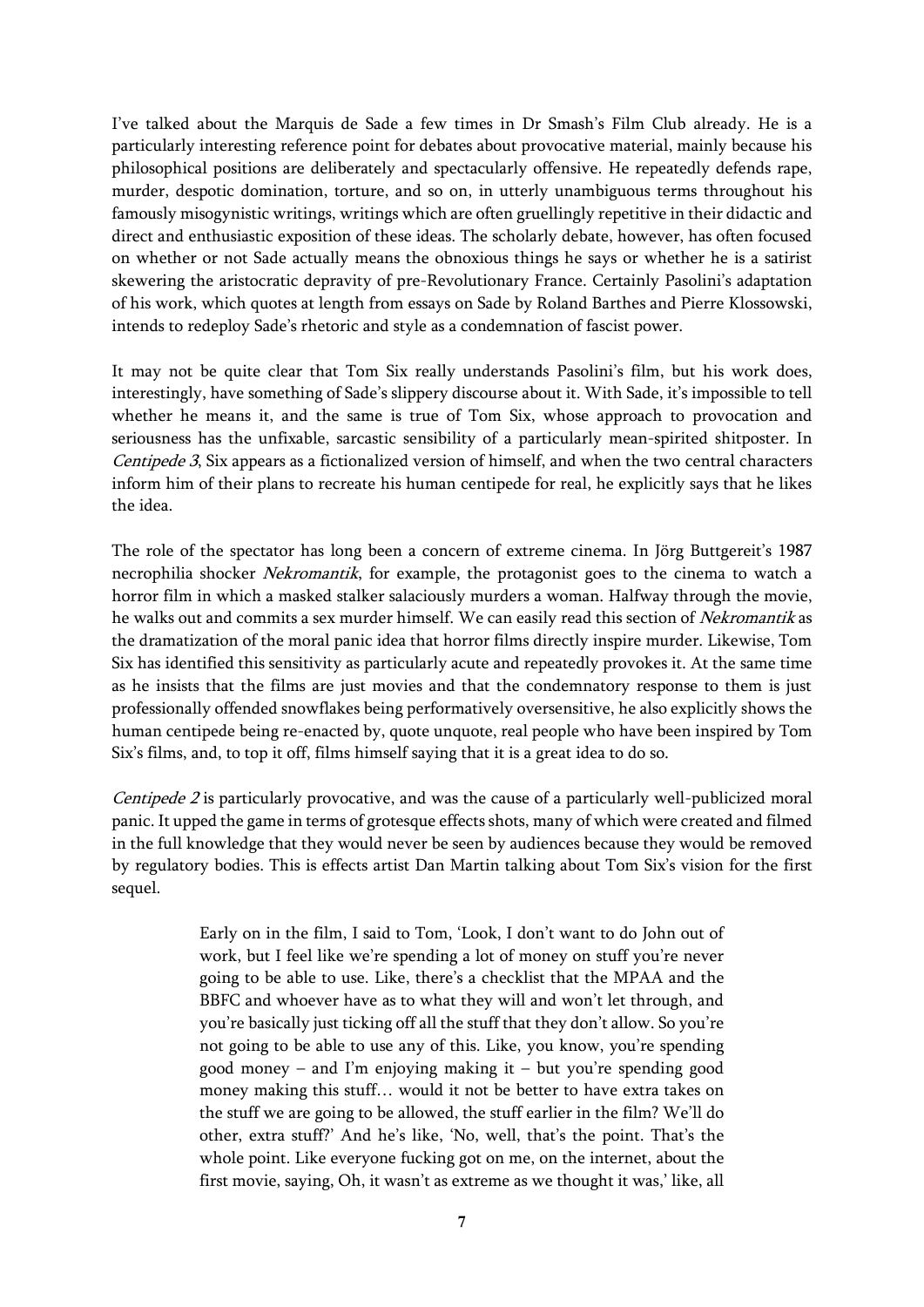the, like he said, all the horror nerds were saying it wasn't extreme enough, it wasn't extreme enough. He's like, 'So now I'm going to show them, I'll make the most extreme film ever made.' And I said, 'But it's going to get banned.' And he said, 'Well, I want it to get banned, that's the whole point.'<sup>11</sup>

[Dan Martin](https://www.evolutionofhorror.com/mind-body-pt-27-the-human-centipede-2)

Tom Six got what he wanted. The BBFC demanded 32 cuts before they would pass Centipede 2 with an 18 certificate, an almost unprecedented number of cuts amounting to over two minutes of excised footage.<sup>12</sup> This material, which apparently includes explicit close-ups, features very graphically depicted sexual violence, infanticide, coprophagy, and torture. The main character Martin uses sandpaper to masturbate and wraps barbed wire around his penis before raping someone, for instance, and a newborn baby is graphically killed by its own mother while she attempts to flee the carnage. All of these events remain in the film, but are suggested rather than graphically shown.

More important, however, than all of these gruesome and deliberately offensive set pieces, was the fact that thematically it was concerned with imitation and copycat violence. Centipede 2 is centrally preoccupied with the relationship between audience and text. The protagonist Martin, in a gesture of supreme and deliberate tastelessness, is a child abuse survivor with an unspecified intellectual disability, and his slimy masturbatory enjoyment of the first movie is gruesomely emphasized in the notorious sandpaper wank scene. He is a superfan of the first Human Centipede film, and in his violent recreation of the centipede he conscripts twelve unwilling participants, quadrupling its length. Horror film, in *Centipede 2*, is a stimulant, a suggestion, almost an instruction. Likewise, in Sade's 120 Days, storytellers describe sexual perversions which his characters then immediately and enthusiastically act out. In *Centipede 2*, horror films work in much the same way as pornography does for Sade, as an enervating and stimulating form of didactic guidance.

Much as antipornography campaigners have argued that exposure to filmed sexual acts can inspire or cause men to commit rape, many pro-censorship voices have argued that exposure to filmed violence – simulated or otherwise – can inspire or cause viewers to commit violence. This anxiety is particularly pronounced when it comes to images that are at once violent and sexual. The BBFC's concern with *The Human Centipede 2* was not so much that it is a tasteless, stupid and disgusting film, but that it dramatizes the enactment of a dark, violent sexual fantasy in which a movie plays a pivotally inspirational role.

Of course, Tom Six knew that this was precisely the right button to press if you want to annoy the BBFC. Six has, if nothing else, the idiotic genius of the provocateur, and he is perfectly skilled in initiating a conversation in which it is impossible for anyone to say anything in good faith. You're not supposed to like the films, but if you object to them then Tom Six has gloatingly defeated you. You are either a wimp for getting upset or a censorious totalitarian for thinking the films are garbage.

<sup>&</sup>lt;sup>11</sup> The Evolution of Horror Podcast: Mind and Body, Part 27: The Human Centipede 2. <https://www.evolutionofhorror.com/mind-body-pt-27-the-human-centipede-2>

<sup>&</sup>lt;sup>12</sup> BBFC. 2016. *The Human Centipede II (Full Sequence)*: Cuts Information. BBFC Website. <https://www.bbfc.co.uk/release/the-human-centipede-2-full-sequence-q29sbgvjdglvbjpwwc0znza5mjc>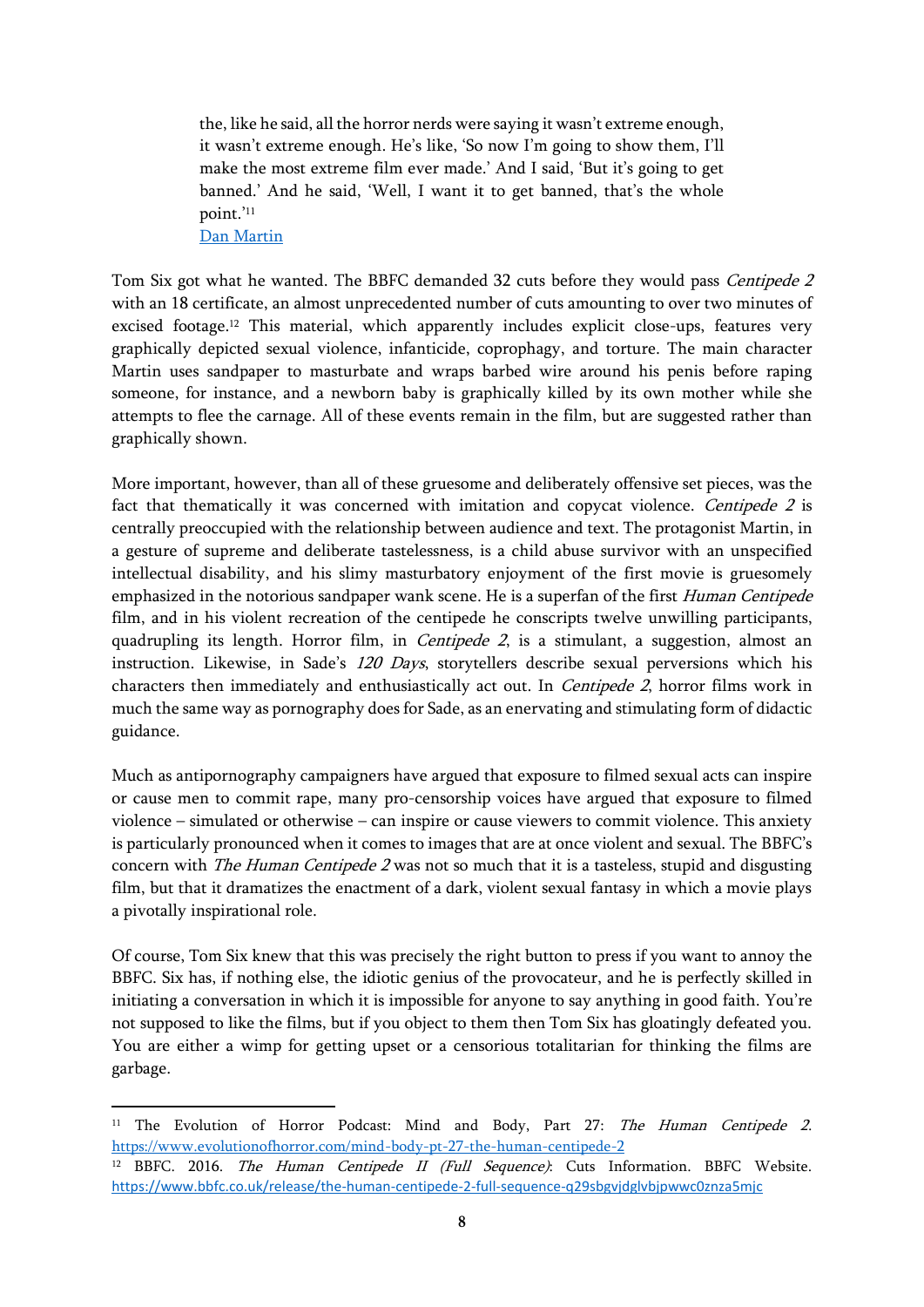The films are, in fact, a great example of the dynamics of the cancel culture moral panic. Tom Six knows that courting censorship is a great way to build an audience. Because unlike so many people who claim to have been cancelled, Tom Six was, in fact, censored, and this restriction of his right to speech was, in fact, committed by the government. That said, as we have heard, it was clearly his intent for the film to generate controversy by being banned. Getting banned was a PR move, and the idiotic genius of this tactic is that by discharging their legal duty to restrict the film, the BBFC were forced into the position of giving Tom Six exactly what he wanted. In fact, they went further than he could have hoped, publishing a press release strongly condemning the film.

In *Centipede 3*, the deranged prison wardens screen the first two films to the prisoners, shortly before informing this audience that they are about to become a 500-man human centipede. At a couple of points, the audience scream out their objections.



Yo, what the fuck is this? This trash occupies a world where the stars don't shine. Oh man…! These films risk causing harm. They should be banned! [jeering] The Human Centipede 3 (Final Sequence)

Portraying the then-recently deceased Roger Ebert as a whining crybaby, this segment of the film comments once again on the series' reception. Though Tom Six sneers at the complaints about Centipede 2, the professionally outraged are a key thematic resource and promotional asset for his films.

Perhaps the boldest thing the human centipede really represents, then, if we want to give it a conceptual reading, is the constant redigestion of the same old bullshit. Tom Six says something horrible, there is outrage, he makes an even more provocative statement, there is censorship, he uses the censorship to get attention for his next horrible statement, and so on, in a predictable, unidirectional, unedifying spectacle. To return to the film's origins in a poor-taste joke, it is interesting that the centipede-like cycle of provocation and outrage that the films incite and then feed upon resembles the culture war moral panic over cancel culture and so-called transgressive comedy. Edgy comics, who actually are very often just recycling tired and offensive cliches in a desperate bid to appeal to the lowest common denominator, love to provoke reactions just so they can get some publicity by going through the media cycle of cancellation. This regurgitatory forcefeeding has something of the centipede about it.